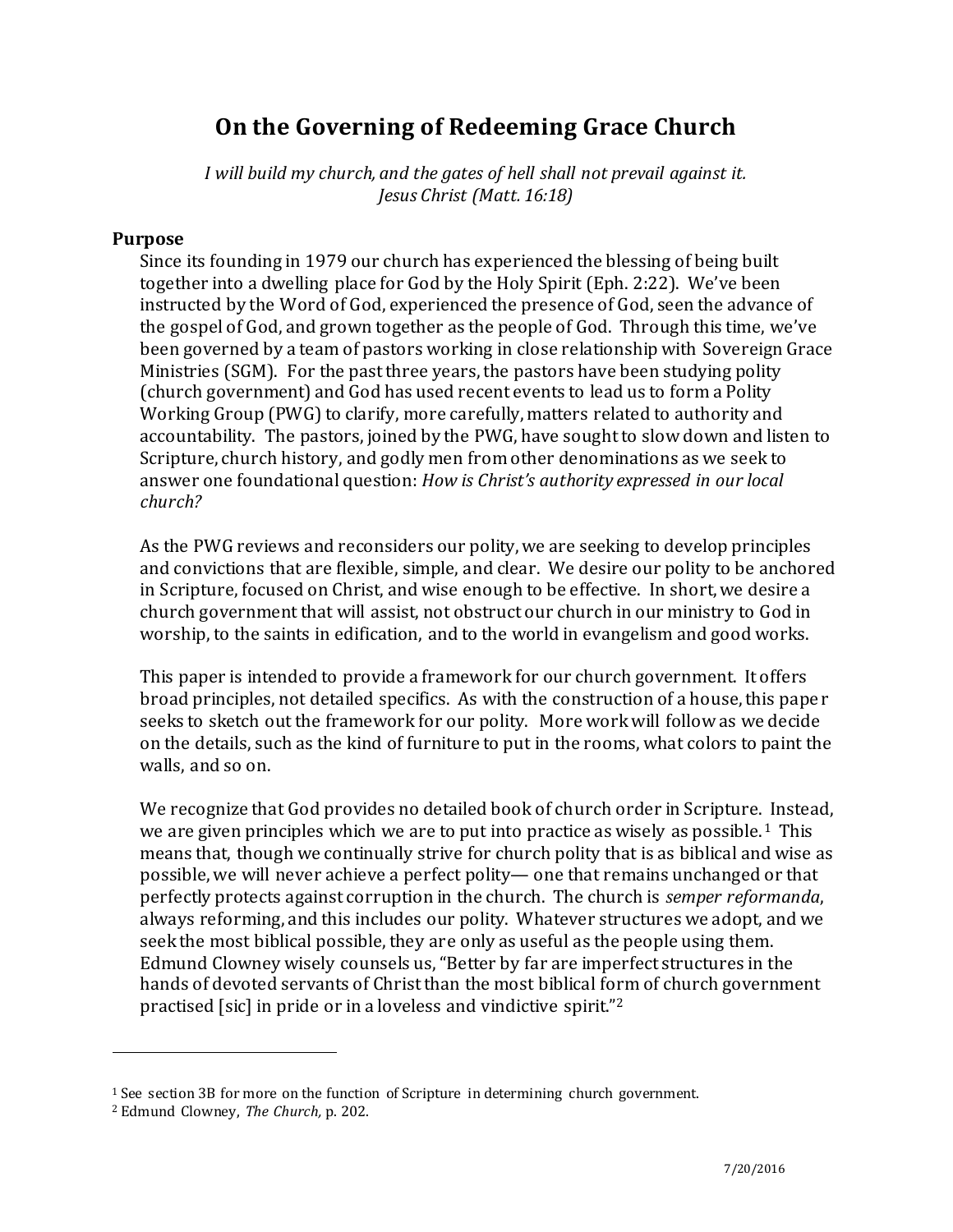#### **1. Christ the King and the Head of the Church**

As we come to consider questions of church government and leadership we must not assume or leave in the background the most vital fact of all: *the most important leader in the church is Jesus*. "Christ is the head of the church and the source of all its authority."<sup>3</sup>

*And [God] put all things under his feet and gave him as head over all things to the church,* 

 *Eph. 1:22* 

*And he is the head of the body, the church. He is the beginning, the firstborn from the dead, that in everything he might be preeminent.* 

 *Col. 1:18* 

*And Jesus came and said to them, "All authority in heaven and on earth has been given to me.* 

*Matt. 28:18* 

Jesus is the head of the church and the church is His body (1 Cor. 12:12-13). He is the King who rules over the church with authority and power (Isa. 9:6-7). He is our apostle and high priest (Heb. 3:1), our Chief Shepherd (1 Pet. 5:4) and the Good Shepherd (John 10:11). He is the vine and the church is the branch (John 15:5). He is the groom and the church is His bride (Rev. 19:7). Whenever we think of the church and its government we will do well if the first person in view is Christ.

Guy Prentiss Waters writes, "there is a close biblical connection between Christ and his church. Christ is the head of his body, the church (Col. 1:18, 24; Eph. 5:23; Acts 9:5). Christ's interests are bound up with the church. To study and honor the government of the church is to bring glory to Jesus who has instituted that government for his own glory and for his church's good."<sup>4</sup>

#### **2. What is the church?**

"According to the Bible, the church is the people of God, the assembly of the body of Christ, and the fellowship of the Holy Spirit."<sup>5</sup>

#### A. The church universal

When Jesus declares, "I will build my church" (Matt. 16:18), what is he referring to? The church is revealed both as a new reality and as a continuation of an existing one. God promised to make a people for himself from the descendants of Abraham (Gen. 12:1-3; Exo. 6:7) and the nation of Israel became his covenant community. Jesus comes to make a new covenant. The people of the new

<sup>3</sup> Louis Berkhof, *Systematic Theology,* p. 581.

<sup>4</sup> Guy Prentiss Waters, *How Jesus Runs the Church*, p. xxiii.

<sup>5</sup> Clowney, p. 28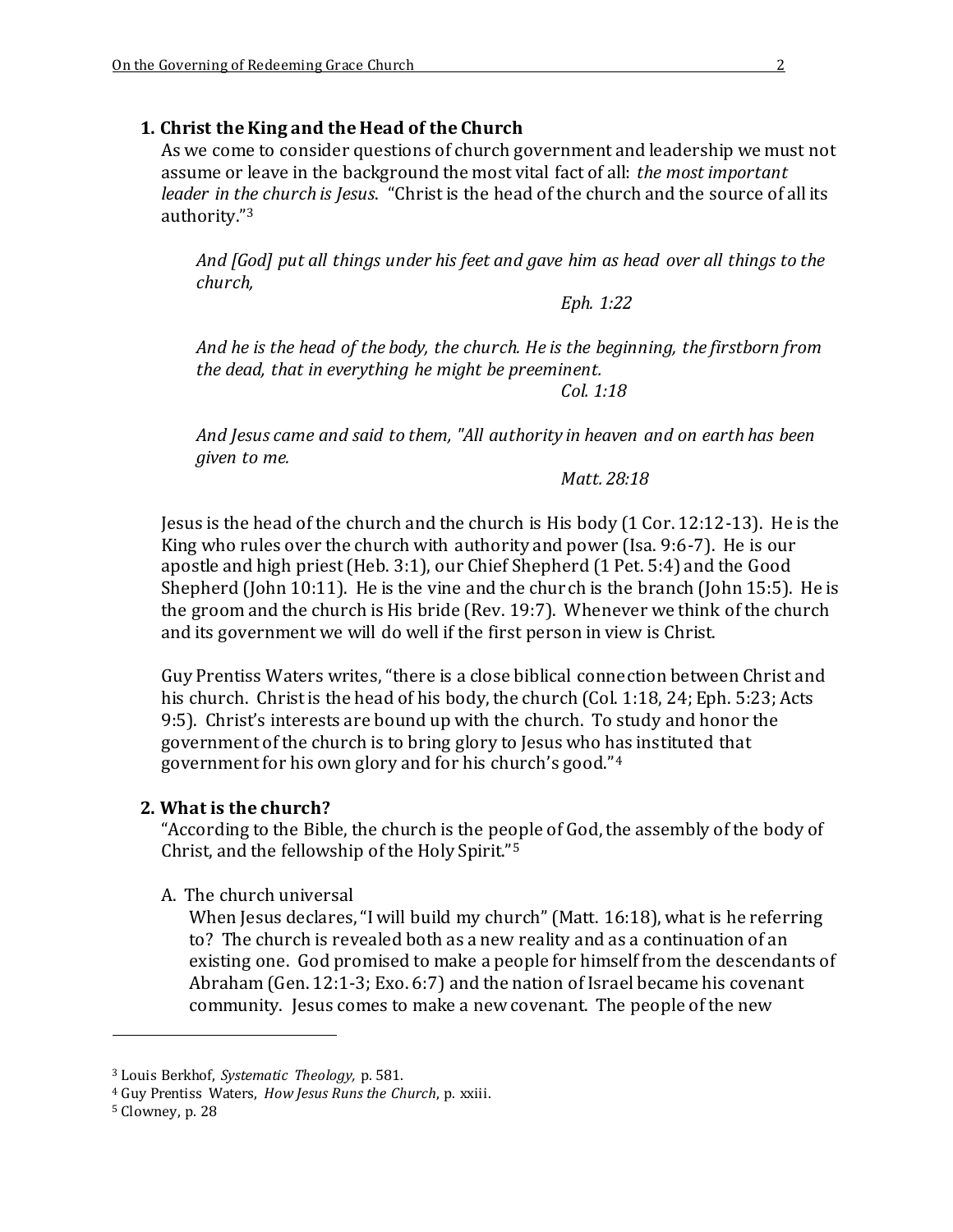covenant are the recipients of Christ's finished cross-work and the outpouring of the Holy Spirit. Yet, as the people of God, we are joined together with all the saints who lived before Christ. The church universal, the church invisible, consists of "the entire community of persons redeemed by Christ – without limitations of time or space."<sup>6</sup> In this sense, the church is everyone God determined to redeem, everyone He sovereignly chose before time to be in Christ (Eph. 1:4). All Christians are members of the church universal.

B. The church local

There is a second way in which the word "church" (meaning "assembly") is used, which is to refer to a particular body of believers. We read about a church at Cenchreae (Rom. 16:1), or Corinth (1 Cor. 1:2), or Thyatira (Rev. 2:18). Sometimes the word is plural, indicating that there are multiple congregations in an area (1 Cor. 16:1; Gal. 1:2). These local congregations are expressions of the church universal. They reveal locally what is true eternally and globally; that God has made a people for himself, and he has organized them into local assemblies where "Christians will share in the life of a local church, meeting with it for worship (Heb. 10:25), accepting its nurture and discipline (Matt. 18:15-20; Gal. 6:1), and sharing in its work of witness."<sup>7</sup>

## **3. How is the church governed?**

- A. Christ governs the church through the Word and by the Spirit.
	- When we think of how the Lord governs His church, we must not move too quickly to human leadership. The primary means through which Christ governs in the church is through His Word and by His Spirit. In John 15:26, He promises His disciples that He will send the Spirit of truth who will help them and be with them. When He says, "I will come to you," He means that He will be with them through the Spirit. It was by the power of the Spirit that the Bible was written and preserved, and it remains to us sufficient for life, godliness, and every good work (2 Tim. 3:16-17; 2 Pet. 1:3).
- B. The role of the Scriptures.

We find in the Bible no book of church order, no details about how many elders a church should have or whether the congregation should vote to receive new members or who makes the final decision to buy property to build a church building. In His wisdom, God has chosen to provide no exhaustive manual of church government.

What He has provided are broad principles that are to be followed by all churches in all places and at all times. These principles may be applied with great flexibility so as to be useful in a variety of settings, from a rural house church in Burma, to a large, multi-staff, suburban congregation like ours. This paper is an

<sup>6</sup> Robert L. Plummer, Paul's Understanding of the Church's Mission, p. 44.

<sup>7</sup> J. I. Packer, *Concise Theology,* p. 202.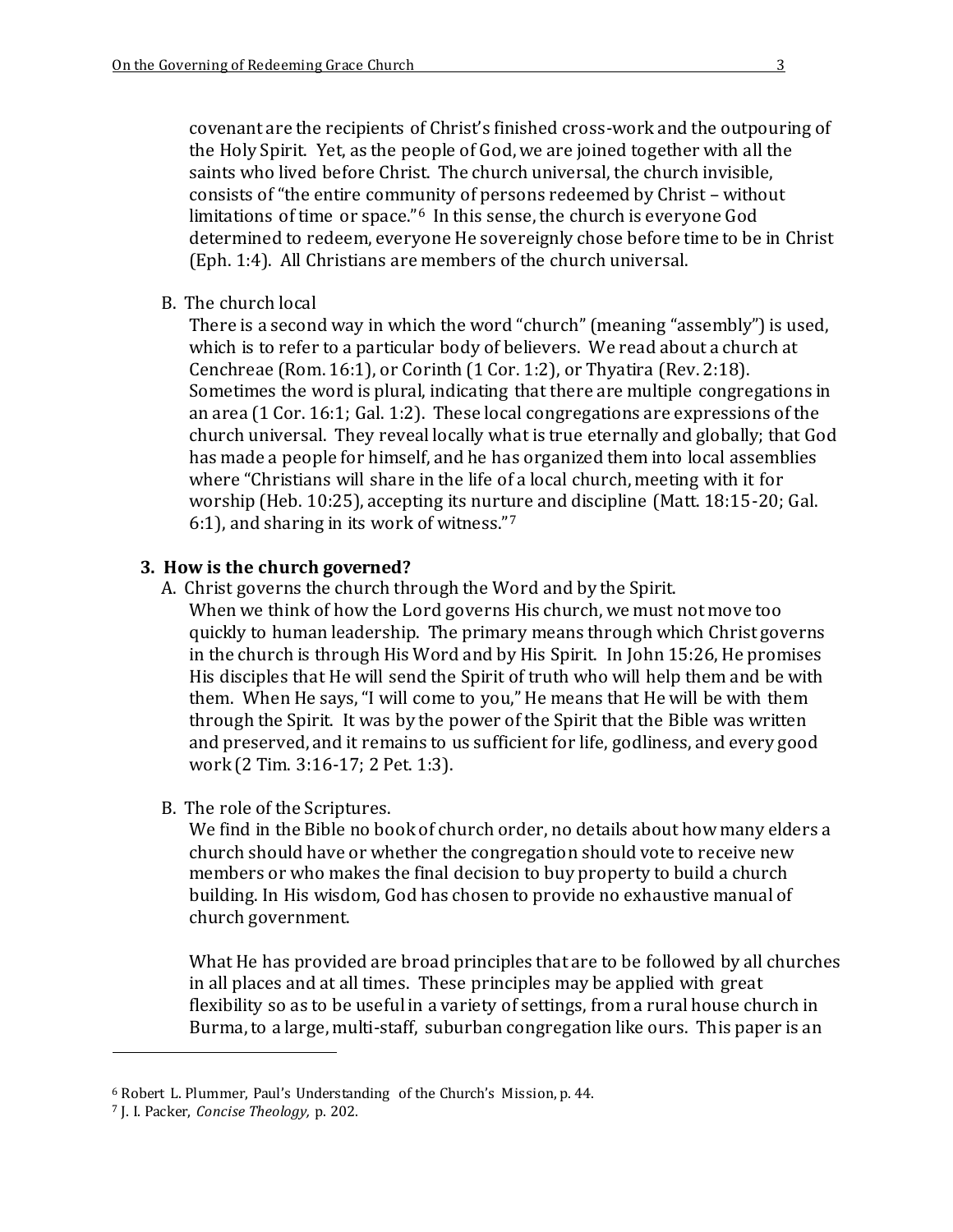attempt to articulate those basic principles as they emerge from the descriptions, examples, and commands of Scripture.

Pastor Mark Lauterbach writes, "Most important in discussing polity, we must distinguish between commands and examples. Commands *prescribe.* The NT gives very little *prescriptive* order for the [governing of the] church. The NT is clear in matters of responsibility and character. It speaks clearly to certain roles for elders and congregations. These form the boundaries for polity.

"Examples *describe* a certain practice. What the NT describes, it often leaves uninterpreted, so we must be careful not to read too much into the descriptions of NT polity. We must be careful of the conclusion that there was a uniform apostolic practice or that apostolic practice was binding."<sup>8</sup>

Inside the guard rails of the broad principles we find in Scripture, we must make use of Spirit-led wisdom. The Westminster Confession puts it this way: "there are some circumstances concerning the worship of God, and government of the Church, common to human actions and societies, which are to be ordered by the light of nature, and Christian prudence, according to the general rules of the Word, which are always to be observed."<sup>9</sup>

#### C. Expressions throughout church history

In the course of church history most Protestant churches have adopted one of three forms of church government. Each one has a different understanding of how Christ's authority is expressed:

- The Episcopalian/Anglican system (from the word *episkopos*, meaning bishop or overseer) highlights the authority of the bishop, an office outside of and above a local congregation (or parish). Each congregation is understood to consist of clergy and laity.
- The Presbyterian system (from the word *presbuteros*, meaning elder) typically functions with an authority outside and above a local congregation, in the form of a general assembly, presbyteries and sometimes synods. Inside a congregation, Presbyterians entrust church members with the power to choose their officers (elders) and share in a few other major decisions, and then the elders lead the way from there.
- The congregational system recognizes no authority outside or above a local church, viewing each congregation as independent and selfgoverning. Internally they may have elders, but give final decision-making authority to the church members as a whole.

<sup>8</sup> Mark Lauterbach, *Leadership and Grace Church*, unpublished paper, p. 1.

<sup>9</sup> Westminster Confession of Faith, 1.6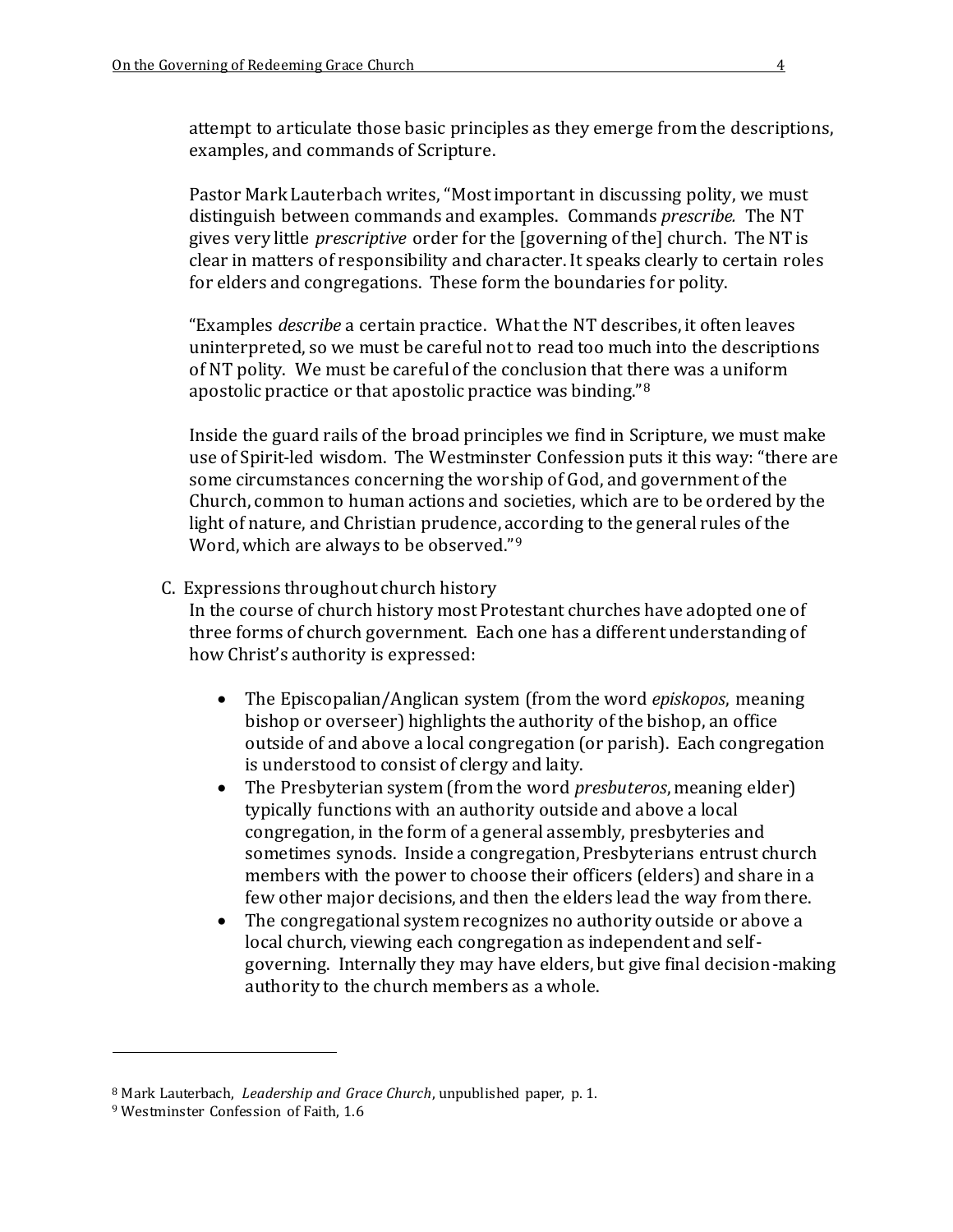What is our view? Are there other options? Specifically, is a restoration of the office of the apostle needed for the modern church to become healthy and mature?

In the book of Acts and in the epistles we see apostles given a central role in the planting and strengthening of churches. D. A. Carson writes, "Arguably, the strongest authoritative human voices in the earliest churches were the apostles".<sup>10</sup> While the apostles may have carried the day in the NT times, we believe that office is no longer functioning in churches today (more under section 7D).

What patterns of leadership and authority emerge from the NT in an enduring way? Two things come into view: elderships and the congregation as a whole. The elders (aka overseers/bishops and pastors) are called to shepherd, lead, teach, and rule (more under section 4). Having said this, there are also times when the congregation seems to hold sway and be the final stop in decisionmaking (1 Cor. 5:1-5; Matt. 18:17-20; 2 Cor. 2:5-11). How can we speak about this in a way that is faithful to all the biblical data and also keeps it in proper proportion? Here is our proposal:

*Christ expresses His authority in our church through the elders with the congregation.* 

The next sections will explain what we mean by this phrase.

#### **4. Who are the elders and what do they do?**

A. Name

 $\overline{a}$ 

When Paul desires to speak to the leaders of the church in Ephesus he calls for the *elders*, reminds them that the Holy Spirit has made them *overseers*, and urges them to *pay careful attention to the flock* (implying that they are shepherds). Here we see the same group of people referred to using the language of elder, overseer (bishop) and shepherd (pastor). We see similar connections in 1 Pet. 5:1-4; 1 Tim. 3:1; 1 Tim. 5:17-18; Eph. 4:11; and Titus 1:5. We believe that the NT uses these terms interchangeably. Each term highlights a unique aspect of leadership. Elder points to experience and wisdom. Overseer to rulership and authority. Pastor to caring, feeding, and protecting.

B. Three qualifications

First, 1 Tim. 3:1-7 and Titus 1:5-9 lay out basic character requirements for elders. Fundamentally, they are to be above reproach, or blameless. This does not mean morally flawless or sinless, but it does mean they are to be positive examples to the flock, mature members of the congregation whose lives inspire trust and

<sup>10</sup> D. A. Carson, Authority in the Church, in Evangelical Dictionary of Theology, p. 228.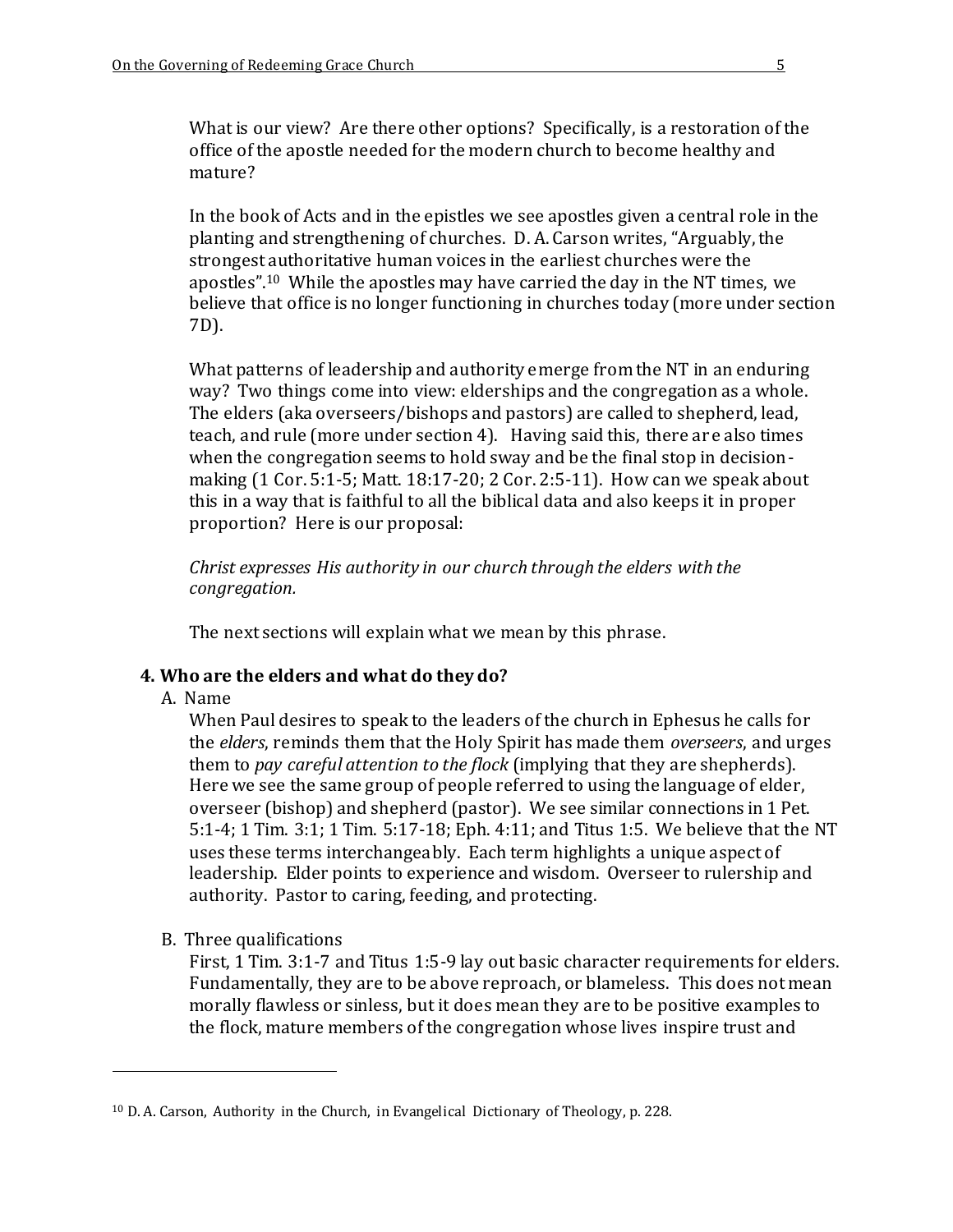confidence from the church members (Phi. 3:17; 1 Tim. 4:12; 1 Cor. 3:4-5). Elders are to be men who are godly examples in ordinary life. They are not a unique class or an elite group, they are mature Christians, good examples.

Second, elders must be able to teach God's Word. The elder must "hold firm to the trustworthy word as taught, so that he may be able to give instruction in sound doctrine and also able to rebuke those who contradict it." (Titus 1:9)

Third, elders must desire the work (1 Tim. 3:1). He must do this work out of love for Christ, care for the flock, empowered by the Spirit, and not under compulsion (1 Pet. 5:2).

#### C. Responsibilities

The primary responsibility of the elders is to bring God's Word into the life of the church through teaching, reading Scripture, and continually proclaiming the glorious gospel of Christ  $(1 \text{ Tim. } 3:2, 5:17; 2 \text{ Tim. } 4:2; \text{ Titus } 1:9, 2:1)$ . They are to help the members of the church understand Scripture, love Scripture, and apply Scripture. They will give an account to God for how they do that (James 3:1 and Hebrews 13:17).

The elders know, feed, lead, and protect the church. Their leadership is not heavy-handed and authoritarian; it is servant-oriented and sacrificial, following the example of Christ. Their authority derives not from their title or their office. The authority of an elder comes from God and is recognized by the congregation (Acts 20:28; Hebrews 13:7). The church seeks to affirm those whom God has called and gifted among them.

Further, the elders' authority is ministerial, the idea being that pastoral authority is bound up not in the office itself, but in the Bible. "An elder with no Bible is an elder with no authority. (1 Tim. 4:13, 16; 2 Tim. 4:2) A believer with a Bible has authority to ask questions, correct, and pursue the mind of God with the elders. Elders may not step outside the bounds allowed by the Scriptures. (Gal. 1:6-9; 2 Cor. 1:24; 2 Tim. 3:14-4:2) They lead from and to the Word of God, not from and to themselves. They seek for people to follow Christ, not the elders."<sup>11</sup>

D. Plurality

The consistent pattern in the NT is of a plurality of elders, a shared leadership. There are no examples of churches being led by one elder but there were pluralities in many places (Acts 11:30, 14:23, 20:17; 1 Tim. 5:17; Phi. 1:1). Alexander Strauch writes, "the New Testament provides conclusive evidence that the pastoral oversight of the apostolic churches was a team effort, not the sole responsibility of one person."<sup>12</sup>

<sup>11</sup> Lauterbach, p. 6.

<sup>12</sup> Alexander Strauch, *Biblical Eldership*, p. 35.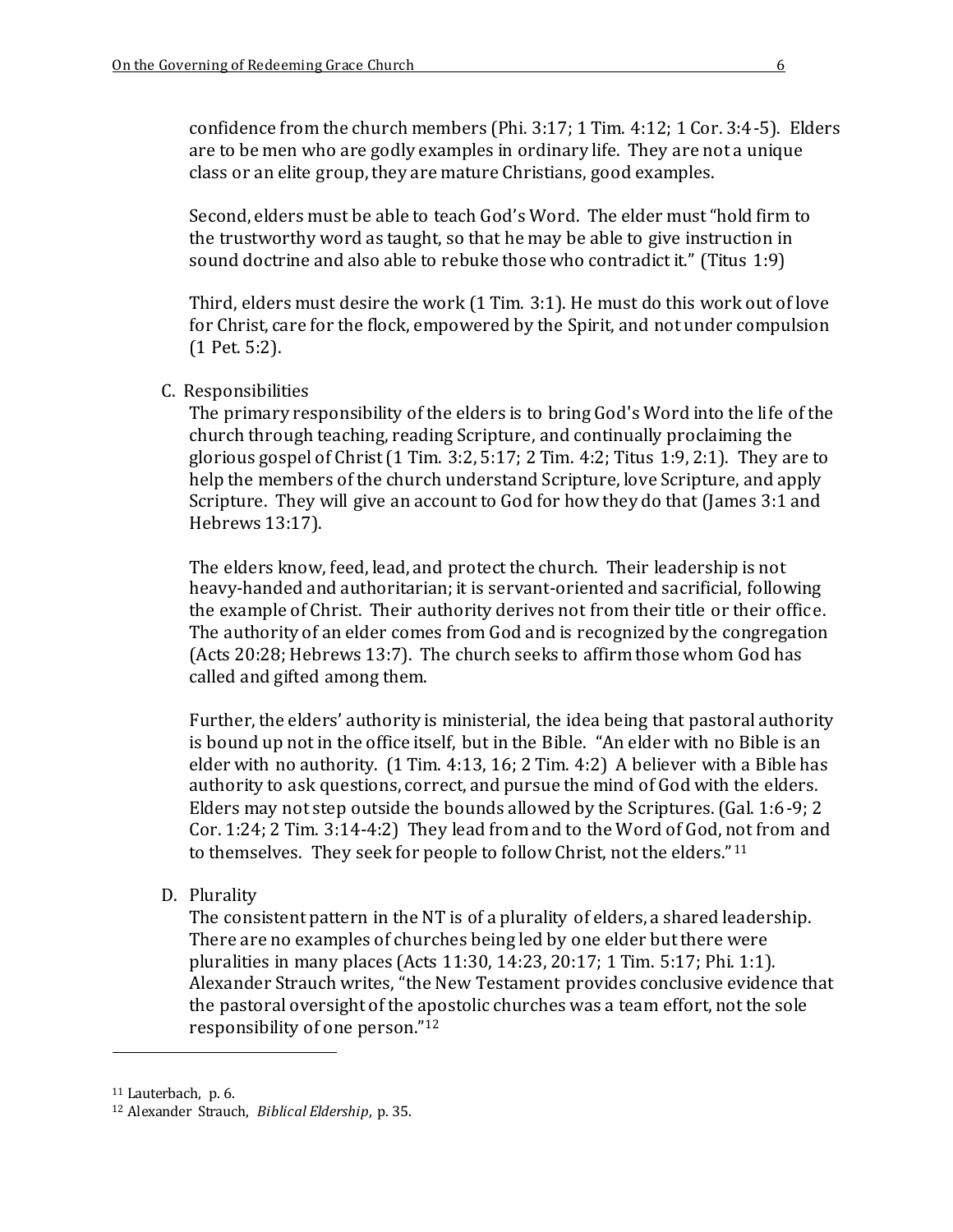While all elders must be gifted to rule and to teach (1 Tim. 3:17-18), no two will be gifted in exactly the same way. Each eldership and each church should be free to allow the unique gifts of each elder to function in whatever ways promotes efficient and effective work within the eldership, and gracious and fruitful labor among the congregation.

E. Selection, compensation, recognition, and removal

Following the general pattern of *Christ expressing His authority through the elders with the congregation,* the church will need to develop flexible, simple, and clear processes for the selection, compensation, recognition, and removal of elders.

A few guidelines:

- Elders must be selected by an established and published process that ensures they are qualified in character and gifting. In general, more time given to this process will allow for hidden weaknesses and hidden graces to emerge (1 Tim. 5:22-25).
- Potential elders should be tested and trained to ensure that their ability to understand and explain doctrine and Scripture is sufficient.
- There needs to be an established and published process for how to bring a complaint or an accusation against an elder (1 Tim. 5:19-25). This should also include a process for appeal by an elder who believes he's been misjudged.
- It is not required that elders be paid, though it may be wise and desirable for some (or all) to be paid (1Tim. 5:17-18). Wisdom is required. We desire to add non-staff (i.e. non-paid) elders to our eldership.
- Scripture is silent on the number of elders and the term of service for elders.

#### **5. Who are the church members and what do they do?**

A. Committed disciples of Jesus

While every Christian is a member of the universal church (1 Cor. 1:2), not every Christian is a member of every local church. Local churches have boundaries (Matt. 18:17), they are communities with members. Church members are those regenerate disciples of Jesus who have committed themselves to one particular local church (Heb. 10:23-25; 13:7,17; Gal. 6:10).

In Christ, every believer and therefore every church member, has full and direct access to God (Heb. 10: 19-22) with Christ as the only mediator (1 Tim. 2:5). This is why Peter could write to Christians and remind them that they were all priests (1 Pet. 2:9). Every disciple of Jesus has been filled with the Holy Spirit, gifted to engage in ministry, and empowered to evangelize and to build up the body of Christ. In the church there is no elite class that has special access to God on the one hand, nor any giftless Christians on the other. Every member, male and female, is enabled to and should engage in meaningful, Christ-exalting works of service.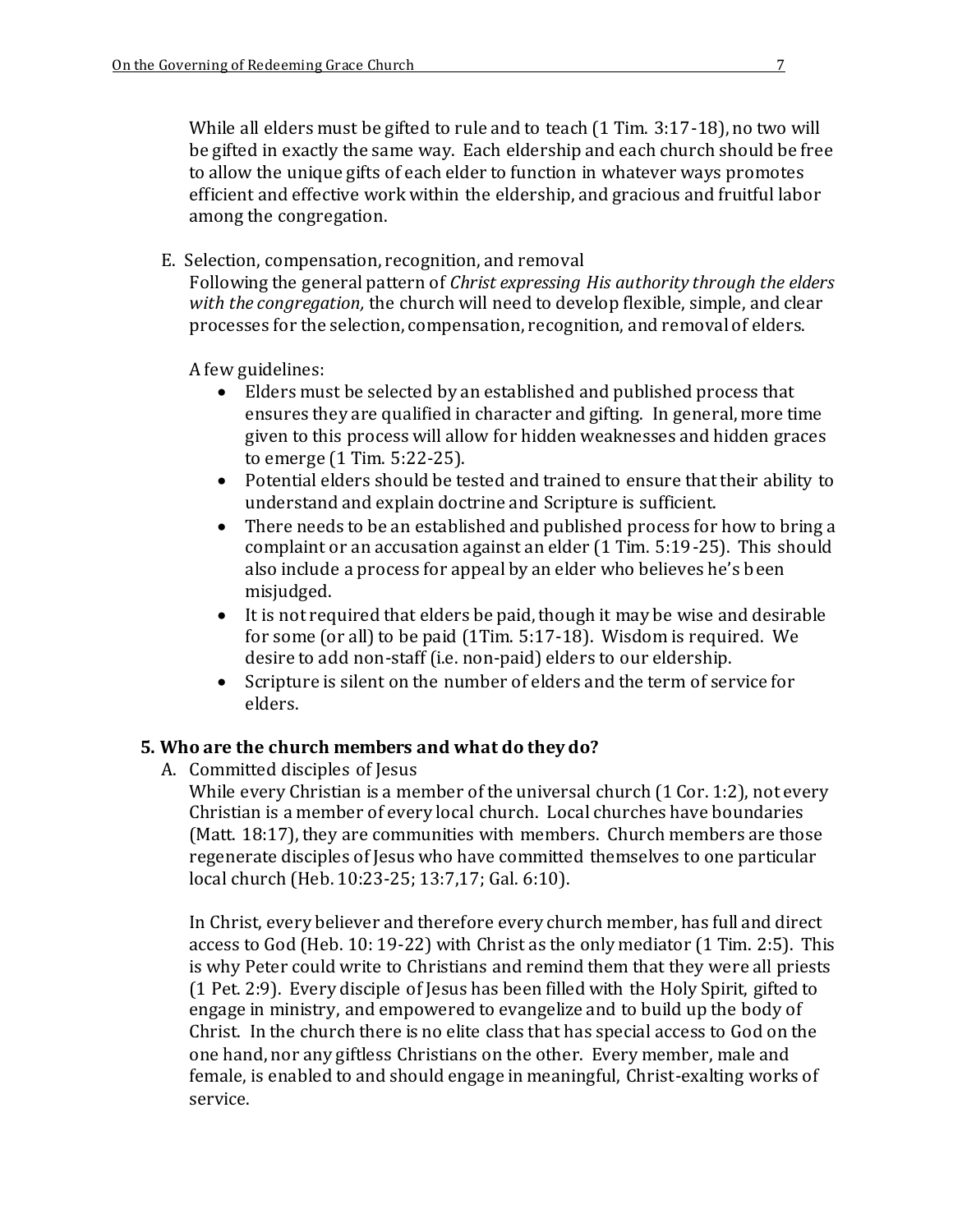We see this in the way the New Testament holds out high expectations for the discernment and decision-making ability of church members. Most of the NT letters are written not to church leaders but to whole congregations. Clearly the Holy Spirit expected the average church member to be able to understand and respond to matters of doctrine and practice. For example, church members are expected to participate in decisions about church discipline (Matt. 18:17; 1 Cor. 5:1-2) and restoration (2 Cor. 2:5-11). They are held responsible for failing to be doctrinally discerning (Gal. 1:6-9) while being commended for their faith and orderliness (Col. 2:5). Even in a church like Corinth it was assumed that there were church members wise enough to settle disputes between brothers (1 Cor. 6:1-8). In one case, church members themselves selected their candidates for a new kind of church leader (Acts 6:1-7). Just as church leaders work with church members for their joy (2 Cor. 1:24), so church members work with their leaders for *their* joy (Heb. 13:17).

### **6. How are decisions made?**

 $\overline{a}$ 

Let's put this all together. How does it work out in real life? How is the decision made to install an elder? Or to discipline one? To accept someone into church membership? Or to discipline a church member? To make significant financial decisions? Or doctrinal ones?

We return to our thesis: *Christ expresses His authority in our church through the elders with the congregation.* The power of Christ rests with the whole body of the church, including elders and members. This means the elders are to provide direction and leadership, to rule well (1 Tim. 5:17), shepherding the flock of God with the Word of God. This is to be done in close and respectful partnership with the rest of the church members, who will have an active role in all major decisions. We desire the elders to lead well so that the congregation can joyfully affirm their leadership (1Thess. 5:12 - 13). If the congregation cannot affirm the direction of the elders, they should h ave every opportunity to express questions, disagreements, and alternatives.

Will all decisions be made in the same way? No. The NT reveals a certain tension in decision-making by local churches<sup>13</sup>, with the elders generally leading, but with the congregation having final say in some matters. Therefore we think it appropriate for the congregation to participate in key decisions either informally or through a vote. Key decisions include the selection of elders, the discipline of elders, the acceptance and discipline of church members, significant financial decisions, substantive changes to our statement of faith, and decisions regarding our affiliation with other churches. Each of these categories (and others not listed) will require careful

<sup>13</sup> See the comments made by D. A. Carson in, "Defining Elders" p 7, [http://workliferhythm.org/CC/article/0,,PTID314526\\_CHID598016\\_CIID2157886,00.html,](http://workliferhythm.org/CC/article/0,,PTID314526_CHID598016_CIID2157886,00.html) accessed 7/18/12.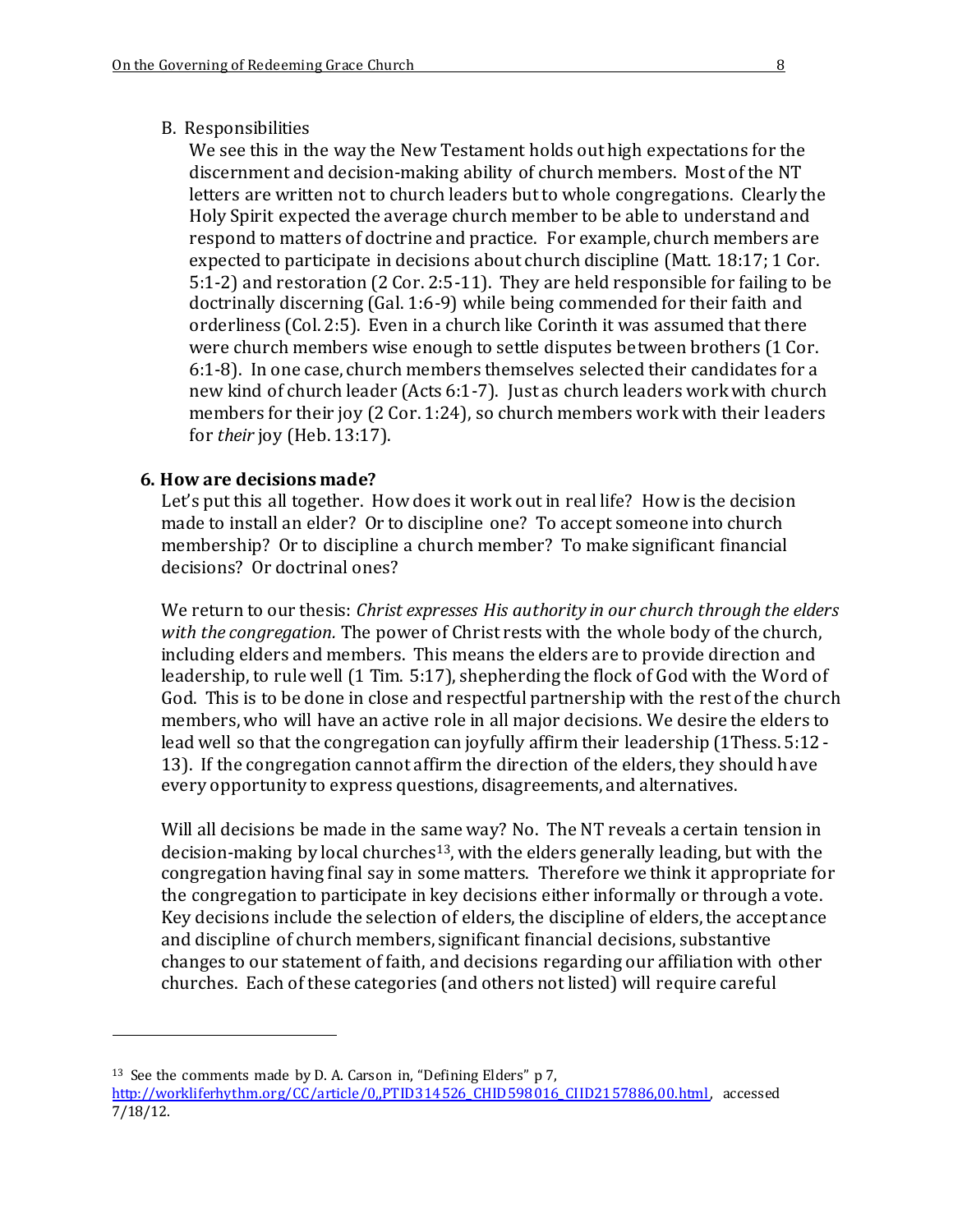consideration about how to best preserve the expression of Christ's work through the elders and the members.

#### **7. What are other expressions of leadership in the church?**

A. Deacons

Elders are one of two NT offices that continue to the present. The second is that of the deacon (the Greek word *diakonos* means "servant" or "helper"). Paul opens one of his letters saying, "To all the saints in Christ Jesus who are at Philippi, with the overseers and deacons." (Phil. 1:2). 1 Tim. 3:8-13 provides character the overseers and deacons." (Phil. 1:2). qualifications for deacons that are similar to those for elders, requiring not sinless perfection but a godly and blameless life. Acts 6:1-6 is often appealed to as the model for deacons. Here, there was a practical need in the life of a growing church and the leaders invited the congregation to select 7 men to handle the problem. While this may model a diaconal role, we should bear in mind that these men are never referred to as deacons and the church leaders weren't elders; they were the 12 apostles.

Deacons differ from elders in that they are not required to teach, indicating that their ministry is oriented in directions of mercy, service, and administration, rather than ruling through teaching. This office seems to provide wide latitude to promote the work of ministry in and through the church in a way that involves many members in weighty and meaningful ways while protecting the elders from becoming overwhelmed with the many needs of the flock.

May women serve as deacons? [Note: The PWG has not been able to work through this important question, so this section awaits their proposal.]

We desire to have deacons functioning in our church and look forward to pursuing this after we've defined other matters that relate more directly to the expression of Christ's authority in our church.

B. Various expressions by church members

We desire that each member of our church find ways to serve and lead as they are gifted by the Spirit and trained, equipped, and empowered to do so.

*Now there are varieties of gifts, but the same Spirit; <sup>5</sup>and there are varieties of service, but the same Lord; <sup>6</sup>and there are varieties of activities, but it is the same God who empowers them all in everyone. <sup>7</sup>To each is given the manifestation of the Spirit for the common good. 1 Cor. 12:4-7* 

C. Women and Men Together in Church We affirm that women and men are both alike in being made in God's image, corrupted by sin, and redeemed by Christ. As the Father, Son, and Holy Spirit each is fully God, yet work together harmoniously in distinct, non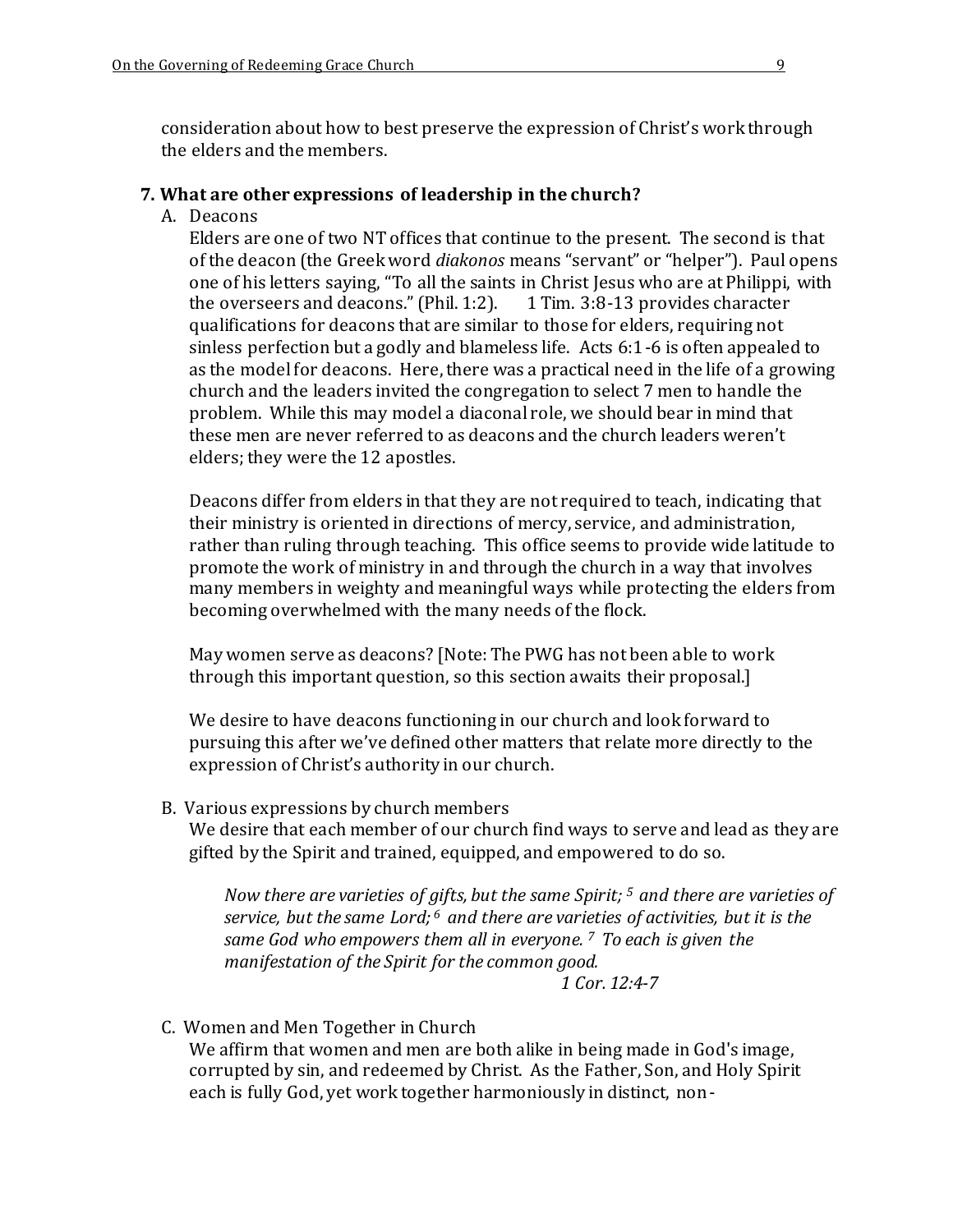interchangeable roles, so women and men in the body of Christ reflect the very nature of God as they function together harmoniously in their unique capacities. In the home and the church God has provided a unique responsibilities to men as husbands and elders, but this in no way signifies superiority.

There are many leadership roles available to women in the church, from discipling younger women (Titus 2:3-5), to carrying out the 'one anothers' of the NT to leading in various capacities that do not include the kind of ruling and teaching set aside for the elders. We desire all the women of our church to use the gifts given them by the Spirit and to be involved in fruitful ministry.

#### D. Apostles and prophets

In the NT we see apostles and prophets functioning. Jesus calls 12 apostles. Pa ul is personally summoned by Christ and commissioned as an apostle. There are several others, such as Barnabas (1 Cor. 9:6; Acts 14:14), Silvanus (1 Thess. 2:6 - 7), or James (Gal. 1:19), who are also referred to as apostles. There were prophets who came from Jerusalem to Antioch (Acts 11:27) and there were "prophets and teachers" (Acts 13:1) in Antioch. Eph. 4:11-12 tells us that the ascended Christ "gave the apostles, the prophets, the evangelists, the shepherds and teachers to equip the saints for the work of ministry." Is this a list of offices and are they all functional today?

Historically, SGM has taught that apostles are still functioning today, though not in the same capacities as in the NT. No modern-day apostles are eyewitnesses to the resurrection, nor are they given the same kind of authority which resulted in the NT writings coming from the apostles or those in their circle. In recent years, SGM has backed away from using the language of apostles and has proposed that, while the apostolic office no longer exists, apostolic ministry continues in the form of men who are uniquely gifted to plant and build churches. They are currently reviewing and defining their own polity.

It is our conviction that the office of the apostle ceased with the death of the original apostles. In Acts and the pastoral epistles, we see elders being appointed, we learn of qualifications for elders, but we see no parallel appointments or qualifications for apostles (or prophets). At no time do we ever see an apostle appointing a successor. In the early days of the church, apostles and prophets functioned in a way that helped to lay the foundation for the church (Eph. 2:20). This foundation includes their ministries and also the authoring of the Scriptures which came directly from them or from their testimony and recollections. Apostolic ministry continues in the church today, carried forward in the apostolic gospel and teaching, the sound doctrine preserved for us in the 27 books in our NT.

The Book of Church Order in the Presbyterian Church of America puts it this way, "Under the New Testament, our Lord at first collected His people out of different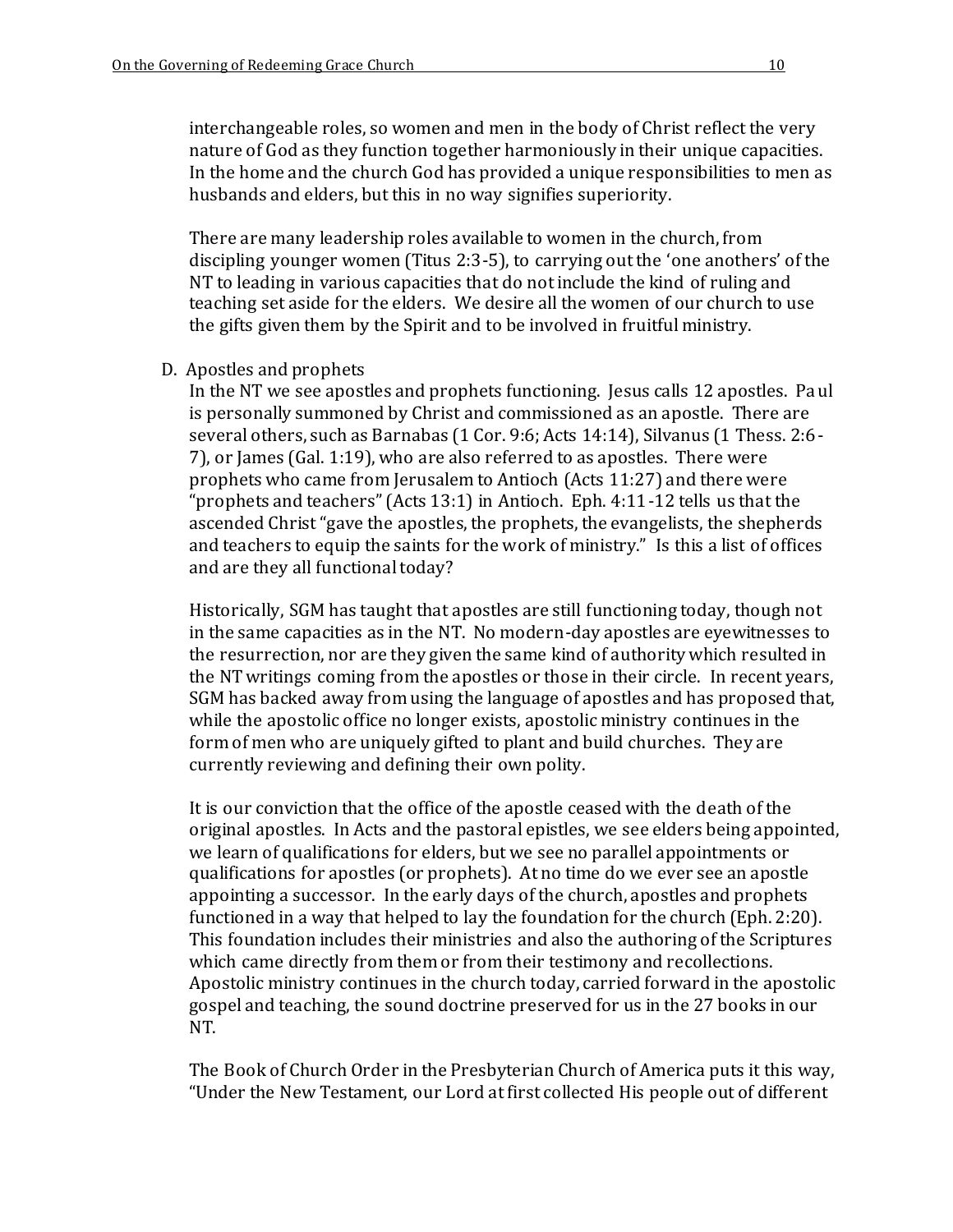nations, and united them to the household of faith by the ministry of extraordinary officers who received extraordinary gifts of the Spirit and who were agents by whom God completed His revelation to His Church. Such officers and gifts related to new revelation have no successors since God completed His revelation at the conclusion of the Apostolic Age."<sup>14</sup>

To say that these offices have ceased is not to say that prophecy has ceased nor that God no longer gives gifts to men to plant churches. Our understanding of the offices has changed, but we remain continuationists and charismatics, expecting the Spirit to give gifts for the advance of the gospel and the edification of the church.

#### **8. Is there church government outside of and above our local church?**

A. Each church is independent and self-governing

We believe our church is to be independent and self-governing. Here we must part ways with our Anglican, Methodist, and Lutheran brethren who believe that there is a third office, that of a bishop, which exists outside of the local church and has authority over local churches. Bishops may, for example, appoint pastors or represent the denomination in owning the church property. We find no biblical support for this third office nor for an authority structure that exists outside and above the local church. We also respectfully disagree with the Presbyterian system which invests ecclesiastical authority in presbyteries and synods, thus creating authority above and outside of local congregations. In this sense we join our Congregationalist and Baptist brethren in believing that each local church is independent and autonomous in its governance.

B Associations are desirable

Though we believe our church is to be governed independently and autonomously, this doesn't mean we should exist without seeking connection and association with other churches. We see many connections between churches in the NT (Acts 15; 2 Cor. 8-9; Col. 4:7-17) that helped promote church planting and helped strengthen existing churches. Paul himself provided much of the 'glue' that kept churches connected and while we do not expect his apostolic ministry to continue today, we do expect the Spirit to provide relational connections between churches. These connections may facilitate church planting, provide training for leaders, retreats for members, financial support for congregations in need, counsel for difficult situations, and so on.

C. What's next?

 $\overline{a}$ 

Joining together with like-minded congregations, especially those in our area, is a vital means of fulfilling God's call to us as a church. Whatever relationships,

<sup>14</sup> Presbyterian Church of America Book of Church Order, 7-1.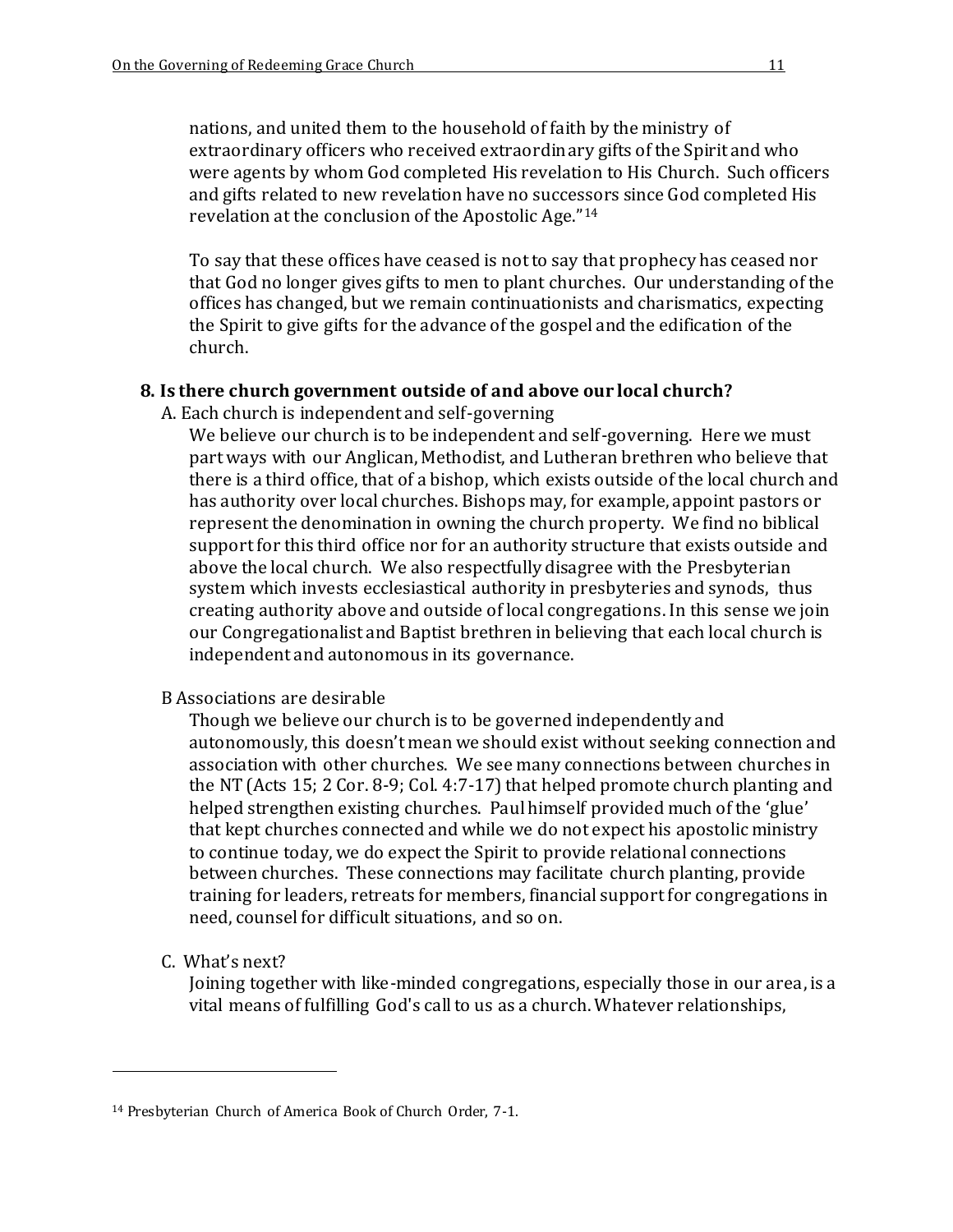associations, and church connections we enter in to, we will preserve the self governing autonomy of our local church.

God has called us out of darkness and into the light so that we could be a light to the world around us. He has summoned us to worship Him and also to proclaim him here and to the ends of the earth. We trust that God will provide the relationships we need in order to further His purposes, to the praise of His glorious grace.

*To the King of ages, immortal, invisible, the only God, be honor and glory forever and ever. Amen. (1 Tim. 1:17)* 

#### **Conclusion**

This paper has attempted to sketch out the basic framework for how we believe Christ expresses His authority in our local church. We believe:

- Christ is the King, Chief Shepherd, and Head of our church.
- Christ rules primarily through His Word and by His Spirit.
- Humanly speaking, Christ's rule is expressed in our church through the elders with the congregation.
- The elders should function in plurality, be biblically qualified, and teach, lead, care for, and know the flock.
- The members of the church should have an active role in the life and direction of the church and should have the opportunity to respond to the direction of the elders. This will be both informal, through conversations and dialogue, and formal, through a vote on key areas.

This paper is intended to provide a reference point for dialogue and discussion. As consensus emerges between the elders, the Polity Working Group, and church members, these principles will need to be developed into concrete policies and processes that can then be translated into our by-laws. All this will be done in an open, transparent manner.

> *Now to him who is able to do far more abundantly than all that we ask or think, according to the power at work within us, <sup>21</sup>to him be glory in the church and in Christ Jesus throughout all generations, forever and ever. Amen. Eph. 3:20-21*